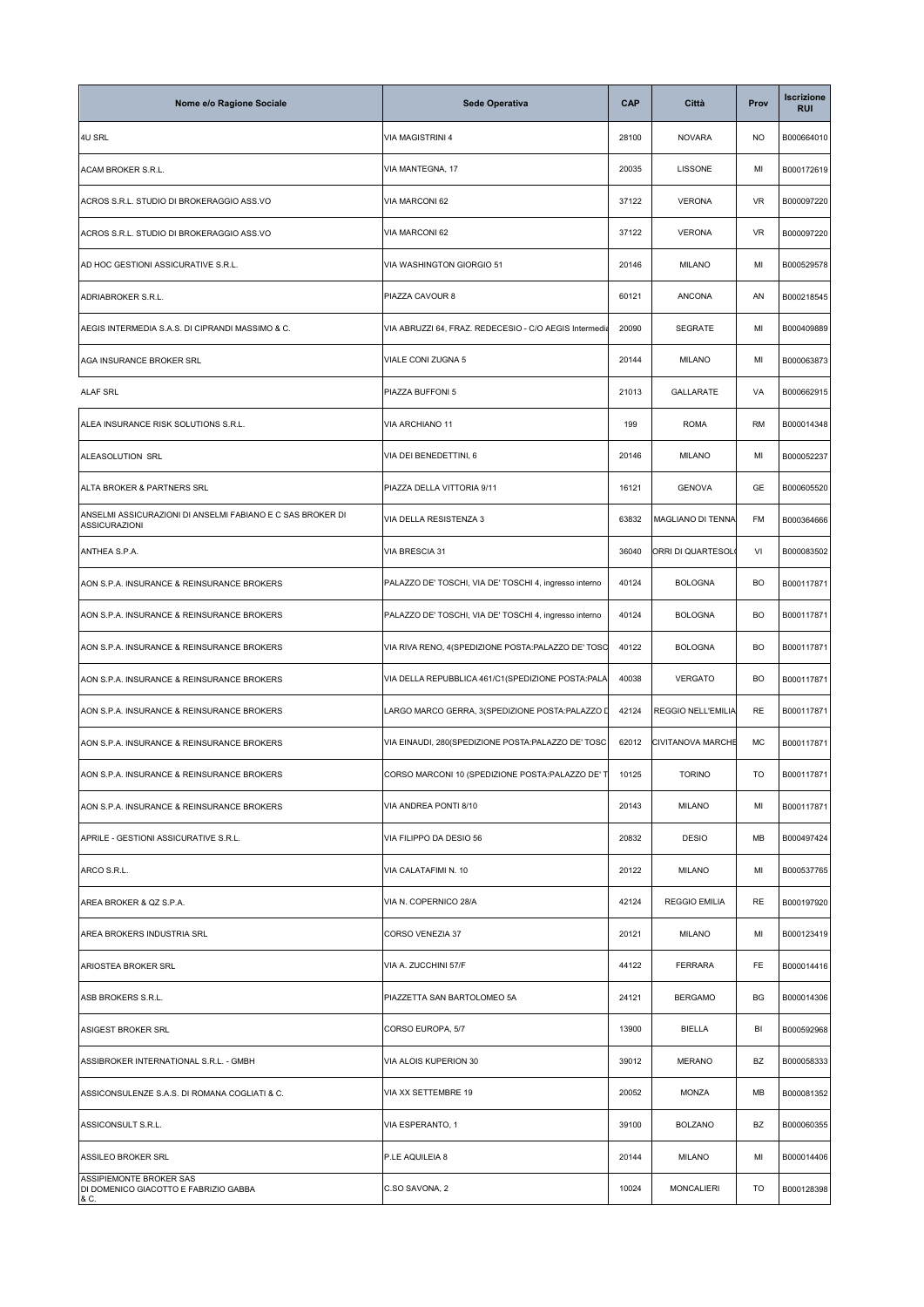| VIA G. SIGIERI, 14<br>20135<br><b>MILANO</b><br>MI<br>B000114899<br><b>ASSITECA SPA</b><br>20135<br>B000114899<br>ASSITECA SPA<br>VIA G. SIGIERI, 14<br><b>MILANO</b><br>MI<br>20135<br>B000114899<br><b>ASSITECA SPA</b><br>VIA G. SIGIERI, 14<br><b>MILANO</b><br>MI<br>VIA GIARDINI 474/M<br>41124<br><b>MODENA</b><br>MO<br>ASSITECA-BSA S.R.L.<br>B000163861<br>VIA VINCENZO MONTI 92<br>20145<br><b>MILANO</b><br>ASSITRANS INSURANCE BROKERAGE S.R.L.<br>MI<br>B000174237<br>ASSITRANS INSURANCE BROKERAGE S.R.L.<br>VIA VINCENZO MONTI 92<br>20145<br><b>MILANO</b><br>MI<br>B000174237<br>VIA VERDI, 32 - C.P. 69<br>20011<br>CORBETTA<br>MI<br>B000066931<br>ASSITRIMBOLI BROKERS SAS DI TIZIANO TRIMBOLI E C.<br>16129<br><b>GENOVA</b><br>GE<br><b>ASSYTECH SAS</b><br>VIALE BRIGATA BISAGNO 4/3<br>B000617382<br>06012<br>CITTA' DI CASTELLO<br>PG<br>AZIENDA PIÙ SRL<br>VIA RAFFAELE DE CESARE 4<br>B000284439<br>B000064632<br><b>AZZINI ALBERTO</b><br>VIA BREDA AZZOLINI, 14<br>26036<br>AROLO DEL RE ED UI<br>CR<br>B & S ITALIA S.P.A.<br>VIA ENRICO TELLINI, 19<br>20155<br><b>MILANO</b><br>MI<br>B000052429<br>20129<br>VIA CIRO MENOTTI, 1/A<br><b>MILANO</b><br>MI<br><b>B &amp; V SRL</b><br>B000014377<br>24126<br><b>BG BROKER SRL</b><br>VIA CARLO ALBERTO 7/C<br><b>BERGAMO</b><br>BG<br>B000051218<br>BIEFFE BROKER DI ALESSANDRO BORTOLOZZO<br>VIA G. REGALDI 1/E<br>28100<br><b>NOVARA</b><br><b>NO</b><br>B000054959<br>VIA ADDIS ABEBA 5/3<br>13900<br>BIELLA<br>BI<br>B000050605<br>BIELLA BROKER SAS DI LEARDI GIUSEPPE E TERREO ANTONELLA & C.<br>VIA ADDIS ABEBA 5<br>13900<br>BIELLA<br>BI<br>B000050605<br>BIELLA BROKER SAS DI LEARDI GIUSEPPE E TERREO ANTONELLA & C.<br>BIG INSURANCE BROKERS SRL<br>VIA CARLO CATTANEO 62<br>23900<br><b>LECCO</b><br>LC<br>B000430587<br>VIA BOSCOVICH 31<br>20124<br><b>MILANO</b><br>MI<br>B000148512<br>BIZZARRI S.R.L.<br>VIA LANGHIRANO 176<br>43124<br><b>PARMA</b><br>PR<br>BLUBROKER S.R.L.<br>B000234440<br>VIA MALTA 7<br>25124<br><b>BRESCIA</b><br>BS<br>BRESCIA INSURANCE AND PROFESSIONAL INDEMNITY SRL<br>B000558173<br><b>BRIAN BROKERS S.R.L.</b><br>VIA FRANCESCO SFORZA, 19<br>20122<br><b>MILANO</b><br>MI<br>B000137118<br>76012<br>CANOSA DI PUGLIA<br>VIA E. CARAFA 27<br>ВT<br>B000427706<br>BRIDGE INSURANCE SERVICES S.R.L.<br>VIALE DANTE ALIGHIERI 17<br>23900<br><b>LECCO</b><br>LC<br>B000556738<br><b>BS SRL</b><br>B000063391<br>C.I.G.A. S.R.L.<br>PIAZZA LIBERTA' 23<br>20056<br>TREZZO SULL'ADDA<br>MI<br>20141<br>B000014393<br>C.I.S. COMPAGNIA INTERMEDIAZIONE SERVIZI SRL<br>VIA RIPAMONTI, 129<br><b>MILANO</b><br>MI<br>VIA VIGONOVESE, 115<br>35127<br>PADOVA<br>PD<br>B000064108<br>CABI BROKER DI ASSICURAZIONI SRL<br>VIA GIUSEPPE GIACOSA 31<br>20127<br><b>MILANO</b><br>MI<br>CABARA INSURANCE BROKER SRL<br>B000014283<br>CARUGATE<br>B000006403<br>CAPUTO GERARDO<br>VICOLO LAMPERTI 9<br>20061<br>MI<br>VIA N. SAURO 5<br>13051<br>BIELLA<br>BI<br>B000106335<br>CBS INSURANCE BROKERS DI ROBERTO FERRARO & C.<br><b>ROMA</b><br>CONSULENZA E MEDIAZIONE ASSICURATIVE SRL - in breve CO.M.AS. SRL<br>VIA S. SABA 12<br>153<br>RM<br>B000188216<br>PADOVA<br>VIA CALATAFIMI 16<br>35137<br>PD<br>B000061130<br>CONSULENZE ASSICURATIVE SRL<br>20124<br>B000385490<br>CSI BROKER S.R.L.<br>VIA BENEDETTO MARCELLO 2<br><b>MILANO</b><br>MI<br>VIALE ENRICO FORLANINI, 23<br>20134<br><b>MILANO</b><br>MI<br>B000059792<br>DAVID ASSICURAZIONI S.R.L.<br>VIALE ENRICO FORLANINI, 23<br>20134<br><b>MILANO</b><br>MI<br>B000059792<br>DAVID ASSICURAZIONI S.R.L. | ASSISOLUTION S.N.C. DI DE MARTINO MARCO & C. | <b>CORSO FRANCIA 4 BIS</b> | 10143 | <b>TORINO</b> | TO | B000480542 |
|----------------------------------------------------------------------------------------------------------------------------------------------------------------------------------------------------------------------------------------------------------------------------------------------------------------------------------------------------------------------------------------------------------------------------------------------------------------------------------------------------------------------------------------------------------------------------------------------------------------------------------------------------------------------------------------------------------------------------------------------------------------------------------------------------------------------------------------------------------------------------------------------------------------------------------------------------------------------------------------------------------------------------------------------------------------------------------------------------------------------------------------------------------------------------------------------------------------------------------------------------------------------------------------------------------------------------------------------------------------------------------------------------------------------------------------------------------------------------------------------------------------------------------------------------------------------------------------------------------------------------------------------------------------------------------------------------------------------------------------------------------------------------------------------------------------------------------------------------------------------------------------------------------------------------------------------------------------------------------------------------------------------------------------------------------------------------------------------------------------------------------------------------------------------------------------------------------------------------------------------------------------------------------------------------------------------------------------------------------------------------------------------------------------------------------------------------------------------------------------------------------------------------------------------------------------------------------------------------------------------------------------------------------------------------------------------------------------------------------------------------------------------------------------------------------------------------------------------------------------------------------------------------------------------------------------------------------------------------------------------------------------------------------------------------------------------------------------------------------------------------------------------------------------------------------------------------------------------------------------------------------------------------------------------------------------------------------------------------------------------------------------------------------------------------------------------------------------------------------------------------------------------------------------------------------------------------------------------|----------------------------------------------|----------------------------|-------|---------------|----|------------|
|                                                                                                                                                                                                                                                                                                                                                                                                                                                                                                                                                                                                                                                                                                                                                                                                                                                                                                                                                                                                                                                                                                                                                                                                                                                                                                                                                                                                                                                                                                                                                                                                                                                                                                                                                                                                                                                                                                                                                                                                                                                                                                                                                                                                                                                                                                                                                                                                                                                                                                                                                                                                                                                                                                                                                                                                                                                                                                                                                                                                                                                                                                                                                                                                                                                                                                                                                                                                                                                                                                                                                                                              |                                              |                            |       |               |    |            |
|                                                                                                                                                                                                                                                                                                                                                                                                                                                                                                                                                                                                                                                                                                                                                                                                                                                                                                                                                                                                                                                                                                                                                                                                                                                                                                                                                                                                                                                                                                                                                                                                                                                                                                                                                                                                                                                                                                                                                                                                                                                                                                                                                                                                                                                                                                                                                                                                                                                                                                                                                                                                                                                                                                                                                                                                                                                                                                                                                                                                                                                                                                                                                                                                                                                                                                                                                                                                                                                                                                                                                                                              |                                              |                            |       |               |    |            |
|                                                                                                                                                                                                                                                                                                                                                                                                                                                                                                                                                                                                                                                                                                                                                                                                                                                                                                                                                                                                                                                                                                                                                                                                                                                                                                                                                                                                                                                                                                                                                                                                                                                                                                                                                                                                                                                                                                                                                                                                                                                                                                                                                                                                                                                                                                                                                                                                                                                                                                                                                                                                                                                                                                                                                                                                                                                                                                                                                                                                                                                                                                                                                                                                                                                                                                                                                                                                                                                                                                                                                                                              |                                              |                            |       |               |    |            |
|                                                                                                                                                                                                                                                                                                                                                                                                                                                                                                                                                                                                                                                                                                                                                                                                                                                                                                                                                                                                                                                                                                                                                                                                                                                                                                                                                                                                                                                                                                                                                                                                                                                                                                                                                                                                                                                                                                                                                                                                                                                                                                                                                                                                                                                                                                                                                                                                                                                                                                                                                                                                                                                                                                                                                                                                                                                                                                                                                                                                                                                                                                                                                                                                                                                                                                                                                                                                                                                                                                                                                                                              |                                              |                            |       |               |    |            |
|                                                                                                                                                                                                                                                                                                                                                                                                                                                                                                                                                                                                                                                                                                                                                                                                                                                                                                                                                                                                                                                                                                                                                                                                                                                                                                                                                                                                                                                                                                                                                                                                                                                                                                                                                                                                                                                                                                                                                                                                                                                                                                                                                                                                                                                                                                                                                                                                                                                                                                                                                                                                                                                                                                                                                                                                                                                                                                                                                                                                                                                                                                                                                                                                                                                                                                                                                                                                                                                                                                                                                                                              |                                              |                            |       |               |    |            |
|                                                                                                                                                                                                                                                                                                                                                                                                                                                                                                                                                                                                                                                                                                                                                                                                                                                                                                                                                                                                                                                                                                                                                                                                                                                                                                                                                                                                                                                                                                                                                                                                                                                                                                                                                                                                                                                                                                                                                                                                                                                                                                                                                                                                                                                                                                                                                                                                                                                                                                                                                                                                                                                                                                                                                                                                                                                                                                                                                                                                                                                                                                                                                                                                                                                                                                                                                                                                                                                                                                                                                                                              |                                              |                            |       |               |    |            |
|                                                                                                                                                                                                                                                                                                                                                                                                                                                                                                                                                                                                                                                                                                                                                                                                                                                                                                                                                                                                                                                                                                                                                                                                                                                                                                                                                                                                                                                                                                                                                                                                                                                                                                                                                                                                                                                                                                                                                                                                                                                                                                                                                                                                                                                                                                                                                                                                                                                                                                                                                                                                                                                                                                                                                                                                                                                                                                                                                                                                                                                                                                                                                                                                                                                                                                                                                                                                                                                                                                                                                                                              |                                              |                            |       |               |    |            |
|                                                                                                                                                                                                                                                                                                                                                                                                                                                                                                                                                                                                                                                                                                                                                                                                                                                                                                                                                                                                                                                                                                                                                                                                                                                                                                                                                                                                                                                                                                                                                                                                                                                                                                                                                                                                                                                                                                                                                                                                                                                                                                                                                                                                                                                                                                                                                                                                                                                                                                                                                                                                                                                                                                                                                                                                                                                                                                                                                                                                                                                                                                                                                                                                                                                                                                                                                                                                                                                                                                                                                                                              |                                              |                            |       |               |    |            |
|                                                                                                                                                                                                                                                                                                                                                                                                                                                                                                                                                                                                                                                                                                                                                                                                                                                                                                                                                                                                                                                                                                                                                                                                                                                                                                                                                                                                                                                                                                                                                                                                                                                                                                                                                                                                                                                                                                                                                                                                                                                                                                                                                                                                                                                                                                                                                                                                                                                                                                                                                                                                                                                                                                                                                                                                                                                                                                                                                                                                                                                                                                                                                                                                                                                                                                                                                                                                                                                                                                                                                                                              |                                              |                            |       |               |    |            |
|                                                                                                                                                                                                                                                                                                                                                                                                                                                                                                                                                                                                                                                                                                                                                                                                                                                                                                                                                                                                                                                                                                                                                                                                                                                                                                                                                                                                                                                                                                                                                                                                                                                                                                                                                                                                                                                                                                                                                                                                                                                                                                                                                                                                                                                                                                                                                                                                                                                                                                                                                                                                                                                                                                                                                                                                                                                                                                                                                                                                                                                                                                                                                                                                                                                                                                                                                                                                                                                                                                                                                                                              |                                              |                            |       |               |    |            |
|                                                                                                                                                                                                                                                                                                                                                                                                                                                                                                                                                                                                                                                                                                                                                                                                                                                                                                                                                                                                                                                                                                                                                                                                                                                                                                                                                                                                                                                                                                                                                                                                                                                                                                                                                                                                                                                                                                                                                                                                                                                                                                                                                                                                                                                                                                                                                                                                                                                                                                                                                                                                                                                                                                                                                                                                                                                                                                                                                                                                                                                                                                                                                                                                                                                                                                                                                                                                                                                                                                                                                                                              |                                              |                            |       |               |    |            |
|                                                                                                                                                                                                                                                                                                                                                                                                                                                                                                                                                                                                                                                                                                                                                                                                                                                                                                                                                                                                                                                                                                                                                                                                                                                                                                                                                                                                                                                                                                                                                                                                                                                                                                                                                                                                                                                                                                                                                                                                                                                                                                                                                                                                                                                                                                                                                                                                                                                                                                                                                                                                                                                                                                                                                                                                                                                                                                                                                                                                                                                                                                                                                                                                                                                                                                                                                                                                                                                                                                                                                                                              |                                              |                            |       |               |    |            |
|                                                                                                                                                                                                                                                                                                                                                                                                                                                                                                                                                                                                                                                                                                                                                                                                                                                                                                                                                                                                                                                                                                                                                                                                                                                                                                                                                                                                                                                                                                                                                                                                                                                                                                                                                                                                                                                                                                                                                                                                                                                                                                                                                                                                                                                                                                                                                                                                                                                                                                                                                                                                                                                                                                                                                                                                                                                                                                                                                                                                                                                                                                                                                                                                                                                                                                                                                                                                                                                                                                                                                                                              |                                              |                            |       |               |    |            |
|                                                                                                                                                                                                                                                                                                                                                                                                                                                                                                                                                                                                                                                                                                                                                                                                                                                                                                                                                                                                                                                                                                                                                                                                                                                                                                                                                                                                                                                                                                                                                                                                                                                                                                                                                                                                                                                                                                                                                                                                                                                                                                                                                                                                                                                                                                                                                                                                                                                                                                                                                                                                                                                                                                                                                                                                                                                                                                                                                                                                                                                                                                                                                                                                                                                                                                                                                                                                                                                                                                                                                                                              |                                              |                            |       |               |    |            |
|                                                                                                                                                                                                                                                                                                                                                                                                                                                                                                                                                                                                                                                                                                                                                                                                                                                                                                                                                                                                                                                                                                                                                                                                                                                                                                                                                                                                                                                                                                                                                                                                                                                                                                                                                                                                                                                                                                                                                                                                                                                                                                                                                                                                                                                                                                                                                                                                                                                                                                                                                                                                                                                                                                                                                                                                                                                                                                                                                                                                                                                                                                                                                                                                                                                                                                                                                                                                                                                                                                                                                                                              |                                              |                            |       |               |    |            |
|                                                                                                                                                                                                                                                                                                                                                                                                                                                                                                                                                                                                                                                                                                                                                                                                                                                                                                                                                                                                                                                                                                                                                                                                                                                                                                                                                                                                                                                                                                                                                                                                                                                                                                                                                                                                                                                                                                                                                                                                                                                                                                                                                                                                                                                                                                                                                                                                                                                                                                                                                                                                                                                                                                                                                                                                                                                                                                                                                                                                                                                                                                                                                                                                                                                                                                                                                                                                                                                                                                                                                                                              |                                              |                            |       |               |    |            |
|                                                                                                                                                                                                                                                                                                                                                                                                                                                                                                                                                                                                                                                                                                                                                                                                                                                                                                                                                                                                                                                                                                                                                                                                                                                                                                                                                                                                                                                                                                                                                                                                                                                                                                                                                                                                                                                                                                                                                                                                                                                                                                                                                                                                                                                                                                                                                                                                                                                                                                                                                                                                                                                                                                                                                                                                                                                                                                                                                                                                                                                                                                                                                                                                                                                                                                                                                                                                                                                                                                                                                                                              |                                              |                            |       |               |    |            |
|                                                                                                                                                                                                                                                                                                                                                                                                                                                                                                                                                                                                                                                                                                                                                                                                                                                                                                                                                                                                                                                                                                                                                                                                                                                                                                                                                                                                                                                                                                                                                                                                                                                                                                                                                                                                                                                                                                                                                                                                                                                                                                                                                                                                                                                                                                                                                                                                                                                                                                                                                                                                                                                                                                                                                                                                                                                                                                                                                                                                                                                                                                                                                                                                                                                                                                                                                                                                                                                                                                                                                                                              |                                              |                            |       |               |    |            |
|                                                                                                                                                                                                                                                                                                                                                                                                                                                                                                                                                                                                                                                                                                                                                                                                                                                                                                                                                                                                                                                                                                                                                                                                                                                                                                                                                                                                                                                                                                                                                                                                                                                                                                                                                                                                                                                                                                                                                                                                                                                                                                                                                                                                                                                                                                                                                                                                                                                                                                                                                                                                                                                                                                                                                                                                                                                                                                                                                                                                                                                                                                                                                                                                                                                                                                                                                                                                                                                                                                                                                                                              |                                              |                            |       |               |    |            |
|                                                                                                                                                                                                                                                                                                                                                                                                                                                                                                                                                                                                                                                                                                                                                                                                                                                                                                                                                                                                                                                                                                                                                                                                                                                                                                                                                                                                                                                                                                                                                                                                                                                                                                                                                                                                                                                                                                                                                                                                                                                                                                                                                                                                                                                                                                                                                                                                                                                                                                                                                                                                                                                                                                                                                                                                                                                                                                                                                                                                                                                                                                                                                                                                                                                                                                                                                                                                                                                                                                                                                                                              |                                              |                            |       |               |    |            |
|                                                                                                                                                                                                                                                                                                                                                                                                                                                                                                                                                                                                                                                                                                                                                                                                                                                                                                                                                                                                                                                                                                                                                                                                                                                                                                                                                                                                                                                                                                                                                                                                                                                                                                                                                                                                                                                                                                                                                                                                                                                                                                                                                                                                                                                                                                                                                                                                                                                                                                                                                                                                                                                                                                                                                                                                                                                                                                                                                                                                                                                                                                                                                                                                                                                                                                                                                                                                                                                                                                                                                                                              |                                              |                            |       |               |    |            |
|                                                                                                                                                                                                                                                                                                                                                                                                                                                                                                                                                                                                                                                                                                                                                                                                                                                                                                                                                                                                                                                                                                                                                                                                                                                                                                                                                                                                                                                                                                                                                                                                                                                                                                                                                                                                                                                                                                                                                                                                                                                                                                                                                                                                                                                                                                                                                                                                                                                                                                                                                                                                                                                                                                                                                                                                                                                                                                                                                                                                                                                                                                                                                                                                                                                                                                                                                                                                                                                                                                                                                                                              |                                              |                            |       |               |    |            |
|                                                                                                                                                                                                                                                                                                                                                                                                                                                                                                                                                                                                                                                                                                                                                                                                                                                                                                                                                                                                                                                                                                                                                                                                                                                                                                                                                                                                                                                                                                                                                                                                                                                                                                                                                                                                                                                                                                                                                                                                                                                                                                                                                                                                                                                                                                                                                                                                                                                                                                                                                                                                                                                                                                                                                                                                                                                                                                                                                                                                                                                                                                                                                                                                                                                                                                                                                                                                                                                                                                                                                                                              |                                              |                            |       |               |    |            |
|                                                                                                                                                                                                                                                                                                                                                                                                                                                                                                                                                                                                                                                                                                                                                                                                                                                                                                                                                                                                                                                                                                                                                                                                                                                                                                                                                                                                                                                                                                                                                                                                                                                                                                                                                                                                                                                                                                                                                                                                                                                                                                                                                                                                                                                                                                                                                                                                                                                                                                                                                                                                                                                                                                                                                                                                                                                                                                                                                                                                                                                                                                                                                                                                                                                                                                                                                                                                                                                                                                                                                                                              |                                              |                            |       |               |    |            |
|                                                                                                                                                                                                                                                                                                                                                                                                                                                                                                                                                                                                                                                                                                                                                                                                                                                                                                                                                                                                                                                                                                                                                                                                                                                                                                                                                                                                                                                                                                                                                                                                                                                                                                                                                                                                                                                                                                                                                                                                                                                                                                                                                                                                                                                                                                                                                                                                                                                                                                                                                                                                                                                                                                                                                                                                                                                                                                                                                                                                                                                                                                                                                                                                                                                                                                                                                                                                                                                                                                                                                                                              |                                              |                            |       |               |    |            |
|                                                                                                                                                                                                                                                                                                                                                                                                                                                                                                                                                                                                                                                                                                                                                                                                                                                                                                                                                                                                                                                                                                                                                                                                                                                                                                                                                                                                                                                                                                                                                                                                                                                                                                                                                                                                                                                                                                                                                                                                                                                                                                                                                                                                                                                                                                                                                                                                                                                                                                                                                                                                                                                                                                                                                                                                                                                                                                                                                                                                                                                                                                                                                                                                                                                                                                                                                                                                                                                                                                                                                                                              |                                              |                            |       |               |    |            |
|                                                                                                                                                                                                                                                                                                                                                                                                                                                                                                                                                                                                                                                                                                                                                                                                                                                                                                                                                                                                                                                                                                                                                                                                                                                                                                                                                                                                                                                                                                                                                                                                                                                                                                                                                                                                                                                                                                                                                                                                                                                                                                                                                                                                                                                                                                                                                                                                                                                                                                                                                                                                                                                                                                                                                                                                                                                                                                                                                                                                                                                                                                                                                                                                                                                                                                                                                                                                                                                                                                                                                                                              |                                              |                            |       |               |    |            |
|                                                                                                                                                                                                                                                                                                                                                                                                                                                                                                                                                                                                                                                                                                                                                                                                                                                                                                                                                                                                                                                                                                                                                                                                                                                                                                                                                                                                                                                                                                                                                                                                                                                                                                                                                                                                                                                                                                                                                                                                                                                                                                                                                                                                                                                                                                                                                                                                                                                                                                                                                                                                                                                                                                                                                                                                                                                                                                                                                                                                                                                                                                                                                                                                                                                                                                                                                                                                                                                                                                                                                                                              |                                              |                            |       |               |    |            |
|                                                                                                                                                                                                                                                                                                                                                                                                                                                                                                                                                                                                                                                                                                                                                                                                                                                                                                                                                                                                                                                                                                                                                                                                                                                                                                                                                                                                                                                                                                                                                                                                                                                                                                                                                                                                                                                                                                                                                                                                                                                                                                                                                                                                                                                                                                                                                                                                                                                                                                                                                                                                                                                                                                                                                                                                                                                                                                                                                                                                                                                                                                                                                                                                                                                                                                                                                                                                                                                                                                                                                                                              |                                              |                            |       |               |    |            |
|                                                                                                                                                                                                                                                                                                                                                                                                                                                                                                                                                                                                                                                                                                                                                                                                                                                                                                                                                                                                                                                                                                                                                                                                                                                                                                                                                                                                                                                                                                                                                                                                                                                                                                                                                                                                                                                                                                                                                                                                                                                                                                                                                                                                                                                                                                                                                                                                                                                                                                                                                                                                                                                                                                                                                                                                                                                                                                                                                                                                                                                                                                                                                                                                                                                                                                                                                                                                                                                                                                                                                                                              |                                              |                            |       |               |    |            |
|                                                                                                                                                                                                                                                                                                                                                                                                                                                                                                                                                                                                                                                                                                                                                                                                                                                                                                                                                                                                                                                                                                                                                                                                                                                                                                                                                                                                                                                                                                                                                                                                                                                                                                                                                                                                                                                                                                                                                                                                                                                                                                                                                                                                                                                                                                                                                                                                                                                                                                                                                                                                                                                                                                                                                                                                                                                                                                                                                                                                                                                                                                                                                                                                                                                                                                                                                                                                                                                                                                                                                                                              |                                              |                            |       |               |    |            |
|                                                                                                                                                                                                                                                                                                                                                                                                                                                                                                                                                                                                                                                                                                                                                                                                                                                                                                                                                                                                                                                                                                                                                                                                                                                                                                                                                                                                                                                                                                                                                                                                                                                                                                                                                                                                                                                                                                                                                                                                                                                                                                                                                                                                                                                                                                                                                                                                                                                                                                                                                                                                                                                                                                                                                                                                                                                                                                                                                                                                                                                                                                                                                                                                                                                                                                                                                                                                                                                                                                                                                                                              |                                              |                            |       |               |    |            |
|                                                                                                                                                                                                                                                                                                                                                                                                                                                                                                                                                                                                                                                                                                                                                                                                                                                                                                                                                                                                                                                                                                                                                                                                                                                                                                                                                                                                                                                                                                                                                                                                                                                                                                                                                                                                                                                                                                                                                                                                                                                                                                                                                                                                                                                                                                                                                                                                                                                                                                                                                                                                                                                                                                                                                                                                                                                                                                                                                                                                                                                                                                                                                                                                                                                                                                                                                                                                                                                                                                                                                                                              |                                              |                            |       |               |    |            |
|                                                                                                                                                                                                                                                                                                                                                                                                                                                                                                                                                                                                                                                                                                                                                                                                                                                                                                                                                                                                                                                                                                                                                                                                                                                                                                                                                                                                                                                                                                                                                                                                                                                                                                                                                                                                                                                                                                                                                                                                                                                                                                                                                                                                                                                                                                                                                                                                                                                                                                                                                                                                                                                                                                                                                                                                                                                                                                                                                                                                                                                                                                                                                                                                                                                                                                                                                                                                                                                                                                                                                                                              |                                              |                            |       |               |    |            |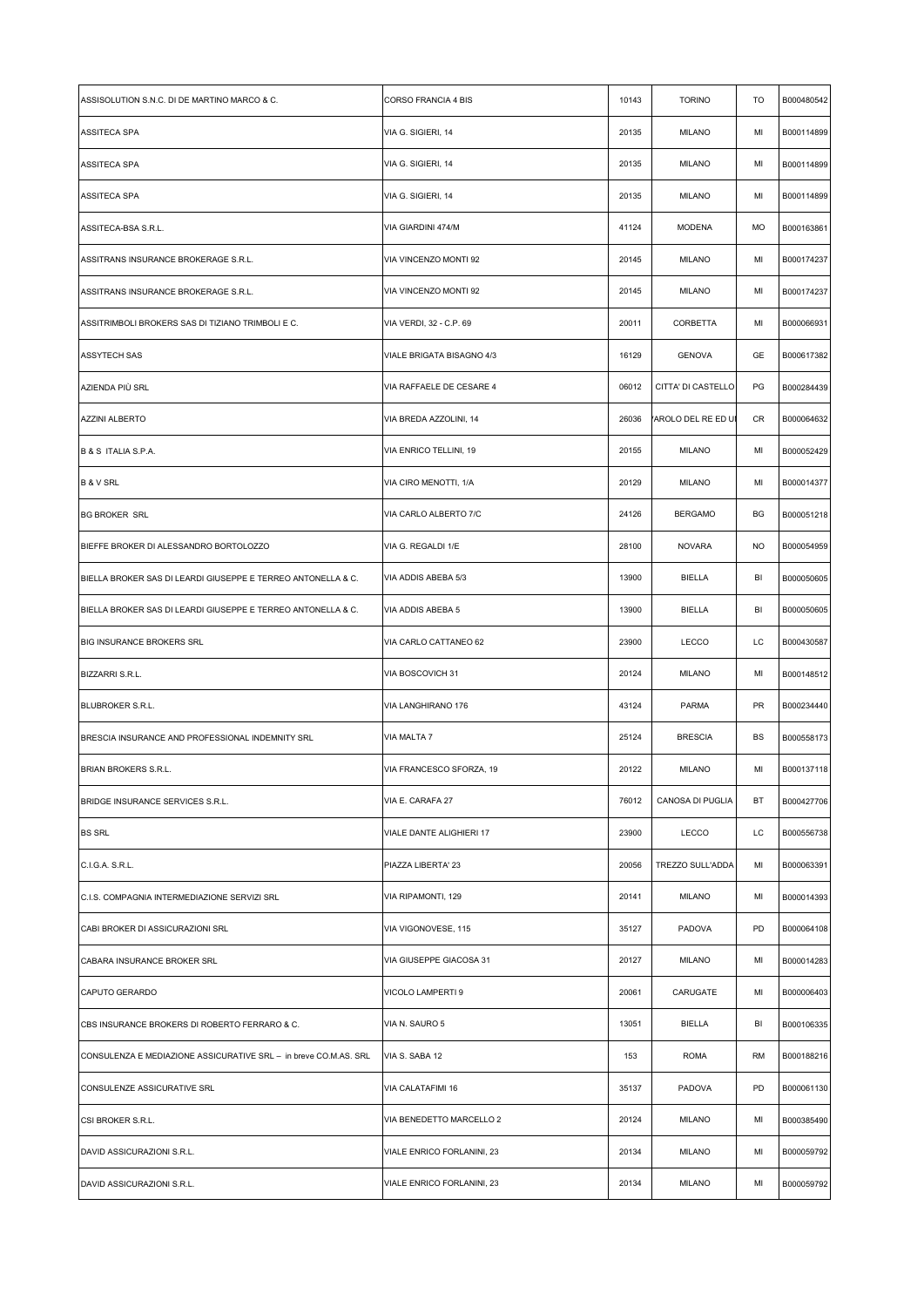| DE BESI - DI GIACOMO S.p.A.                               | LUNGOTEVERE FLAMINIO 14                            | 00196 | <b>ROMA</b>          | RM | B00081133  |
|-----------------------------------------------------------|----------------------------------------------------|-------|----------------------|----|------------|
| DI CARLO ASSICURACURAZIONI BROKER SNC DI ANTONIO DI CARLO | VIA TADINI 19/c                                    | 28100 | <b>NOVARA</b>        | NO | B000575725 |
| DI LEO MARCO                                              | VIA ASIAGO 67/8                                    | 10142 | <b>TORINO</b>        | TO | B000518625 |
| DRIADE DI IUCULANO ING. ROBERTO E C. SAS                  | VIA T. TARAMELLI 28                                | 25133 | <b>BRESCIA</b>       | BS | B000052865 |
| EAGLES BROKER S.R.L.                                      | VIA GIOSUE' CARDUCCI 8                             | 20123 | <b>MILANO</b>        | MI | B000582640 |
| ECOM.BROKER S.R.L.                                        | VIA BENEDETTO MUSOLINO 25/33                       | 153   | <b>ROMA</b>          | RM | B000060327 |
| <b>EDGE SRL</b>                                           | VIA SAN VITTORE 45                                 | 20123 | <b>MILANO</b>        | MI | B000480186 |
| EMME BROKER DI MINNITI GIANLUCA                           | VIA LECCO 5/D                                      | 22036 | ERBA                 | CO | B000014212 |
| ENNE - EMME SRL BROKER DI ASSICURAZIONI                   | VIA ISONZO 68                                      | 33100 | <b>UDINE</b>         | UD | B000323014 |
| ERREA INSURANCE BROKER SRL                                | VIA STAURENGHI 37                                  | 21100 | VARESE               | VA | B000667869 |
| ESEDRA S.R.L.                                             | VIA EMILIO CORNALIA 19                             | 20124 | <b>MILANO</b>        | MI | B000115128 |
| ETISICURA S.R.L.                                          | STRADA DEL DROSSO 33/8(SPEDIZIONE POSTA: CORSO M   | 10135 | <b>TORINO</b>        | TO | B000391497 |
| EUROPE UNDERWRITING INSURANCE BROKER SRL                  | VIA GIACOMO LEOPARDI 9                             | 20123 | <b>MILANO</b>        | MI | B000433903 |
| EUROPEAN BROKERS SRL                                      | VIA DI VAL CANNUTA 50                              | 00166 | <b>ROMA</b>          | RM | B000051384 |
| F & C INSURANCE BROKERS S.R.L.                            | VIA FANTOLI 10                                     | 20138 | <b>MILANO</b>        | MI | B000056488 |
| F & C INSURANCE BROKERS S.R.L.                            | VIA FANTOLI 10                                     | 20138 | <b>MILANO</b>        | MI | B000056488 |
| FIDELIO ASSICURAZIONI BROKERS SRL                         | P.ZA CASTELLO 16                                   | 20093 | COLOGNO <sub>M</sub> | MI | B000053237 |
| FILIPPI BROKER S.R.L.                                     | VIA CITELLA 65/A                                   | 37012 | <b>BUSSOLENGO</b>    | VR | B000014309 |
| FINABRO INSURANCE BROKER SRL                              | VIA VITTORIO VENETO 8                              | 33100 | <b>UDINE</b>         | UD | B000051119 |
| FIRST ADVISORY S.R.L.                                     | VIA CAPPUCCINI, 8                                  | 20122 | <b>MILANO</b>        | MI | B000350474 |
| <b>FIVEBROKER SRL</b>                                     | VIA MARTIRI DELLA LIBERTA' 44                      | 20066 | MELZO                | MI | B000350642 |
| FONTANA RAVA - TOSCANO & PARTNERS S.R.L.                  | VIA FILIPPO TURATI 40                              | 20121 | <b>MILANO</b>        | MI | B000014325 |
| FRAMIA S.R.L.                                             | VIA FLAMINIA 354                                   | 00196 | <b>ROMA</b>          | RM | B000014443 |
| G.E.A. GESTIONI E ASSICURAZIONI SRL                       | VIA CRISTOFORO COLOMBO 149 - c/o Aon Italia S.p.A. | 00147 | <b>ROMA</b>          | RM | B000135711 |
| G.E.A. GESTIONI E ASSICURAZIONI SRL                       | VIA CRISTOFORO COLOMBO 149 - c/o Aon Italia S.p.A. | 00147 | <b>ROMA</b>          | RM | B000135711 |
| <b>GAS BROKER SNC</b>                                     | VIA DEI QUARTIERI, 9/E                             | 10122 | <b>TORINO</b>        | TO | B000345949 |
| GENERAL BROKERS S.R.L.                                    | VIA TONALE, 20                                     | 20125 | <b>MILANO</b>        | MI | B000072481 |
| GIACINTO FACCHETTI INSURANCE BROKERS S.R.L.               | VIA CADORE 51                                      | 20135 | <b>MILANO</b>        | MI | B000081617 |
| <b>GILARDI GIUSEPPE</b>                                   | C.SO TRAIANO 116                                   | 10127 | <b>TORINO</b>        | TO | B000014239 |
| <b>GLOBAL BROKER SPA</b>                                  | VIA MAURIZIO GONZAGA 2                             | 20123 | <b>MILANO</b>        | MI | B000350193 |
| <b>GLOBAL BROKER SPA</b>                                  | VIA MAURIZIO GONZAGA, 2                            | 20123 | <b>MILANO</b>        | MI | B000350193 |
| GM INSURANCE BROKERS S.R.L.                               | VIA SAN BENEDETTO 6                                | 24122 | <b>BERGAMO</b>       | BG | B000293665 |
| I.B.K. S.R.L.                                             | VIA G. LEOPARDI, 39                                | 22070 | <b>GRANDATE</b>      | CO | B000014414 |
| I.C.B. SRL                                                | CORSO SEMPIONE 23                                  | 20025 | LEGNANO              | MI | B000332451 |
| <b>IBC SRL</b>                                            | PIAZZA A. DE GASPERI 32                            | 35131 | PADOVA               | PD | B000637691 |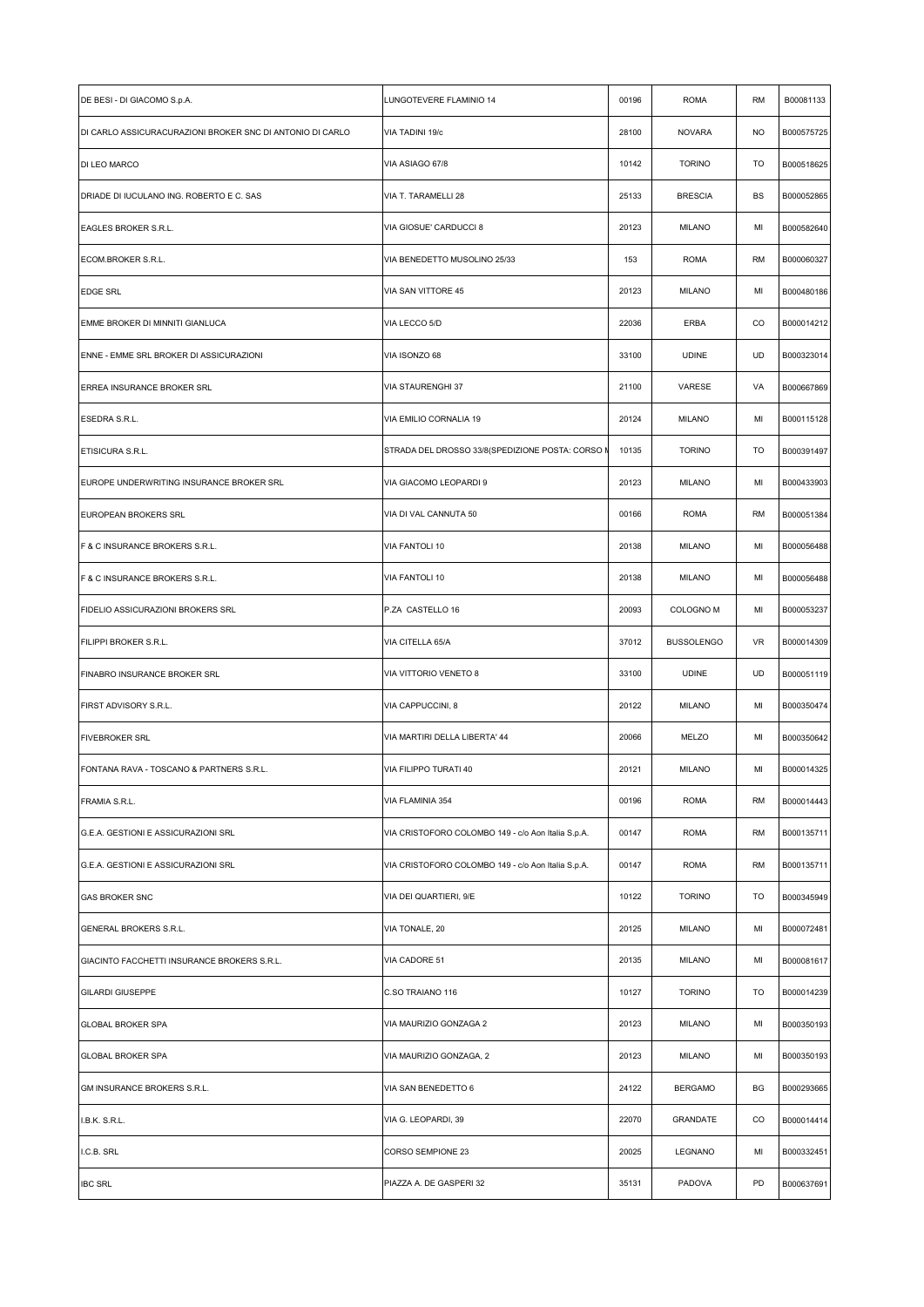| <b>IBO GESTIONE RISCHI SRL</b>                                           | CORSO DUCA DEGLI ABRUZZI 2                          | 10128 | <b>TORINO</b>        | TO | B000099069 |
|--------------------------------------------------------------------------|-----------------------------------------------------|-------|----------------------|----|------------|
| IBS S.R.L. INSURANCE BROKER                                              | VIA COLONNA, 2                                      | 33170 | PORDENONE            | PN | B000167987 |
| <b>ICO BROKERS SRL</b>                                                   | C.SO FRANCIA, 225                                   | 10139 | <b>TORINO</b>        | TO | B000052780 |
| IMA BROKER ASSICURATIVO SRL                                              | ZONA PRODUTTIVA PRATO DELL'OSPIZIO 12               | 39043 | <b>CHIUSA</b>        | BZ | B000465164 |
| IN PROJECT BROKERS SRL                                                   | VIA DANTE, 121                                      | 26100 | CREMONA              | MI | B000554259 |
| IN TIME BROKER SRL                                                       | VIA VENEZIA 90/A                                    | 35131 | PADOVA               | PD | B000454730 |
| <b>INSER S.P.A.</b>                                                      | VIA MORETTO 38B ang. Via L. Einaudi 2 - Palazzo 900 | 25122 | <b>BRESCIA</b>       | BS | B000073708 |
| INSER S.P.A.                                                             | VIA MORETTO 38B ang. Via L. Einaudi 2 - Palazzo 900 | 25122 | <b>BRESCIA</b>       | BS | B000073708 |
| <b>INSUBRIASS SRL</b>                                                    | VIA MEDAGLIE D'ORO 16                               | 21100 | VARESE               | VA | B000479911 |
| INTER.ASS INTERVENTI ASSICURATIVI SRL                                    | VIA XX SETTEMBRE 26/10                              | 16121 | <b>GENOVA</b>        | GE | B000163577 |
| ISIDE BROKER INSURANCE S.R.L.                                            | VIA COSIMO DEL FANTE 16                             | 20025 | LEGNANO              | MI | B000401343 |
| ISIDE BROKER INSURANCE S.R.L.                                            | VIA COSIMO DEL FANTE 16                             | 20025 | LEGNANO              | MI | B000401343 |
| <b>JB BROKER SRL</b>                                                     | VIA A. DIAZ 15/A                                    | 25121 | <b>BRESCIA</b>       | BS | B000052199 |
| <b>JMORGAN BROKERS SRL</b>                                               | VIA MELCHIORRE GIOIA, 66                            | 20125 | <b>MILANO</b>        | MI | B000273306 |
| L.B.C. S.R.L.                                                            | VIA GENERAL BIANCARDI 13/A                          | 21052 | <b>BUSTO ARSIZIO</b> | VA | B000099838 |
| L'AQUILA BROKER SRL                                                      | VIA DELLA CROCE ROSSA 237                           | 67100 | <b>L'AQUILA</b>      | AQ | B000518999 |
| LARIO BROKERS S.R.L.                                                     | VIA TEVERE 4                                        | 22079 | VILLA GUARDIA        | CO | B000014287 |
| LARIZZA INTERMEDIAZIONI SAS DI E. LARIZZA E C.                           | VIA VALLOTTI, 22                                    | 13100 | <b>VERCELLI</b>      | VC | B000055968 |
| LC SRL LARIZZA CONSULTING INSURANCE BROKER                               | VIA MONTE ROSA 19                                   | 20149 | <b>MILANO</b>        | MI | B000070982 |
| LEONCINI & ASSOCIATI S.R.L.                                              | VIA F.LLI CAIROLI 5                                 | 25122 | <b>BRESCIA</b>       | BS | B000186487 |
| LODIBROKERS - INSURANCE CONSULTING DI NICOLA LODI (DITTA<br>INDIVIDUALE) | VIA SANTA LUCIA 36                                  | 35139 | PADOVA               | PD | B000013320 |
| <b>LUMETTA BROKERS SAS</b><br>DI FABIANA LUMETTA & C.                    | VIA DEL CARMINE, 21                                 | 10122 | <b>TORINO</b>        | TO | B000329683 |
| MANSUTTI SPA                                                             | VIA ALBRICCI 8                                      | 20122 | MILANO               | MI | B000118869 |
| MARSH S.P.A.                                                             | VIALE BODIO 33                                      | 20158 | <b>MILANO</b>        | MI | B000055861 |
| MAZZOLENI ATTILLIO & PARTNERS INSURANCE BROKER S.R.L.                    | VIA MANZONI 31/A                                    | 24044 | DALMINE              | BG | B000014428 |
| MBB INSURANCE BROKER S.R.L.                                              | VIA PER ORIO N. 10                                  | 24126 | <b>BERGAMO</b>       | BG | B000070923 |
| MEDIASS S.P.A.                                                           | PIAZZA ETTORE TROILO 12/14                          | 65127 | PESCARA              | PE | B000190757 |
| MEDIASS S.P.A.                                                           | PIAZZA ETTORE TROILO 12/14                          | 65127 | PESCARA              | PE | B000190757 |
| <b>MIAMETA SRL</b>                                                       | VIA DEI PRATI FISCALI 158                           | 00141 | <b>ROMA</b>          | RM | B000626501 |
| <b>MIATTO DANILO</b>                                                     | VIA NOALESE 19/C                                    | 31055 | QUINTO DI TREVISO    | TV | B000002079 |
| MICHELE RINALDI & PARTNERS BROKER S.r.I.                                 | CORSO MAGENTA, 10                                   | 20123 | <b>MILANO</b>        | MI | B000666742 |
| <b>MIDA SRL</b>                                                          | PIAZZALE DATEO 6                                    | 20129 | <b>MILANO</b>        | MI | B000086125 |
| <b>MILANI ENRICO</b>                                                     | VIA GRAMSCI, 18                                     | 37138 | <b>VERONA</b>        | VR | B000120805 |
| MILANO BROKERS S.R.L.                                                    | VIA GRAMSCI 18                                      | 37138 | <b>VERONA</b>        | VR | B000482891 |
| MORGAN & MORGAN S.R.L. INTERNATIONAL INSURANCE BROKERS                   | VIALE CARDUCCI 4                                    | 31015 | CONEGLIANO           | TV | B000063780 |
| MORGAN & MORGAN S.R.L. INTERNATIONAL INSURANCE BROKERS                   | VIALE CARDUCCI 4                                    | 31015 | CONEGLIANO           | TV | B000063780 |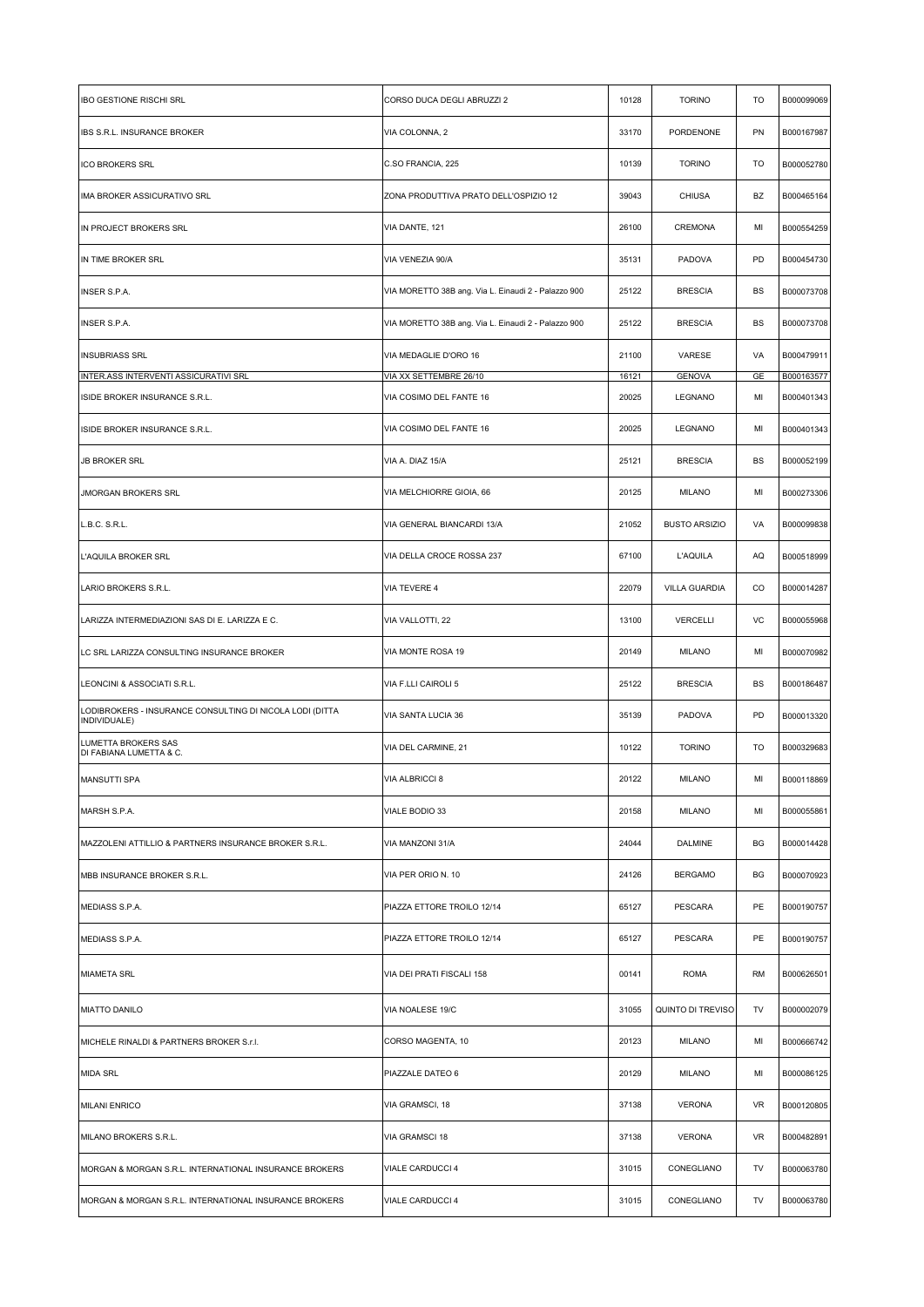| NACORA S.R.L.                                                                         | VIA QUINTILIANO 49/A                           | 20138 | <b>MILANO</b>           | MI  | B000014275 |
|---------------------------------------------------------------------------------------|------------------------------------------------|-------|-------------------------|-----|------------|
| NSA SOLUZIONI ASSICURATIVE S.P.A.                                                     | VIA ORIANA FALLACI 38                          | 25030 | CASTEL MELLA            | BS  | B000493343 |
| OMNIABROKER DI BROGIONI FABRIZIO                                                      | VIA XI FEBBRAIO 32/A                           | 50053 | <b>EMPOLI</b>           | FI  | B000180841 |
| <b>ONEBROKER SRL</b>                                                                  | VIA N. COPERNICO, 15                           | 50019 | <b>SESTO FIORENTINO</b> | FI. | B000097212 |
| PALMIOTTA E SANSONI SRL                                                               | VIA CICOGNARA, 2                               | 20129 | <b>MILANO</b>           | MI  | B000187284 |
| PANIZZA ASSICURAZIONI BROKERS SRL                                                     | VIA ZAMENHOF 7                                 | 20136 | <b>MILANO</b>           | MI  | B000062197 |
| PARMEGGIANI NICOLA                                                                    | VIA BRUXELLES 10/B                             | 43123 | <b>PARMA</b>            | PR  | B000066629 |
| PAUBROKER S.R.L.S.                                                                    | VIA SAN SIMACO 55                              | 09170 | ORISTANO                | OR  | B000536033 |
| PCA S.p.A.                                                                            | EX S.S. 10 PER ALESSANDRIA 6/A                 | 15057 | <b>TORTONA</b>          | AL  | B000104169 |
| PICO ADVISER GROUP SRL                                                                | VIA BRINI, 38                                  | 40128 | <b>BOLOGNA</b>          | BO  | B000014433 |
| PROGEASS S.R.L.                                                                       | <b>BORGO WUHRER 137</b>                        | 25123 | <b>BRESCIA</b>          | BS  | B000049811 |
| PROPENSIONE S.P.A.                                                                    | VIA TORREBIANCA 20                             | 34132 | <b>TRIESTE</b>          | TS  | B000567433 |
| <b>PSM BROKER SRL</b>                                                                 | CORSO ITALIA 72                                | 15011 | <b>ACQUI TERME</b>      | AL  | B000399073 |
| <b>PULSAR RISK SRL</b>                                                                | <b>VIALE TRASTEVERE 220</b>                    | 153   | <b>ROMA</b>             | RM  | B000098669 |
| PV INSURANCE BROKER SRL                                                               | VIA VITTORIO EMANUELE II, 41                   | 35026 | CONSELVE                | PD  | B000425707 |
| RANNO ANTONINO                                                                        | VIA DUINO 193                                  | 10127 | <b>TORINO</b>           | TO  | B000013510 |
| RIMAS-RISK MANAGEMENT SERVICE SRL                                                     | VIA SAN MARTINO 11/B                           | 20125 | <b>MILANO</b>           | MI  | B000096955 |
| ROV. ASS. SRL BROKERS DI ASSICURAZIONI                                                | VIA SAN GALDINO 6                              | 20154 | <b>MILANO</b>           | MI  | B000076064 |
| RP COMPANY SPA                                                                        | VIA G.A. SANTORINI, 10                         | 33170 | PORDENONE               | PN  | B000433913 |
| RUBANO FRANCO                                                                         | VIALE PAPA GIOVANNI XXIII 9 - FRAZ. BORGARETTO | 10092 | <b>BEINASCO</b>         | TO  | B000135939 |
| S.G.A. BROKER SAS DI ROCCO M. BITETTI, ALESSIO CHELLI E PAOLO<br><b>FRANCESCHELLI</b> | VIA XIMENES, 30                                | 58100 | <b>GROSSETO</b>         | GR  | B000052238 |
| S.L.T. S.C.P.A.                                                                       | VIA BOCCHERINI, 2                              | 30100 | <b>MESTRE</b>           | VE  | B000171573 |
| SA. - CEBI S.R.L.                                                                     | PIAZZA SAN SEPOLCRO 2                          | 20123 | <b>MILANO</b>           | MI  | B000113952 |
| SACCO BROKER GROUP SRL                                                                | VIA ISONZO 6B                                  | 22078 | TURATE                  | CO  | B000613423 |
| SBRAVATI INSURANCE BROKER S.A.S. DI PAOLA E MICHELA SBRAVATI                          | VIA SOTTORIPA 1/A                              | 16123 | <b>GENOVA</b>           | GE  | B000119157 |
| SCA.FIN - S.R.L.                                                                      | VIA ZAMBIANCHI 5                               | 24121 | <b>BERGAMO</b>          | ВG  | B000052323 |
| SFC BROKER SNC DI FELICE STEFANO & CROCE FILOMENA                                     | VIA DON COLLI 8                                | 20844 | <b>TRIUGGIO</b>         | MB  | B000679936 |
| SHELTIA - SOCIETÁ A RESPONSABILITÁ LIMITATA                                           | VIA VITTOR PISANI 7                            | 20124 | <b>MILANO</b>           | MI  | B000511867 |
| SIGMA SERVIZI TECNICO ASSICURATIVI SRL                                                | VIA S. SENATORE, 8                             | 20122 | <b>MILANO</b>           | MI  | B000014409 |
| SIGMA STUDI BRESCIA S.R.L.                                                            | VIA MALTA 12/N                                 | 25124 | <b>BRESCIA</b>          | BS  | B000314208 |
| SIGMA STUDI BRESCIA S.R.L.                                                            | VIA MALTA 12/N                                 | 25124 | <b>BRESCIA</b>          | BS  | B000314208 |
| SILE ASSICURAZIONI BROKER DI MIATTO DANILO                                            | VIA NOALESE 19/C                               | 31055 | QUINTO DI TREVISO       | TV  | B000002079 |
| SIMBROKER S.R.L.                                                                      | VIA RIPAMONTI 44                               | 20121 | <b>MILANO</b>           | MI  | B000080031 |
| SOARDO E ASSOCIATI SRL                                                                | VIA PIERO LUCCA 18                             | 13100 | <b>VERCELLI</b>         | VC  | B000061106 |
| SOPABROKER S.R.L.                                                                     | PIAZZA DELLA CONCILIAZIONE 1                   | 20123 | <b>MILANO</b>           | MI  | B000056100 |